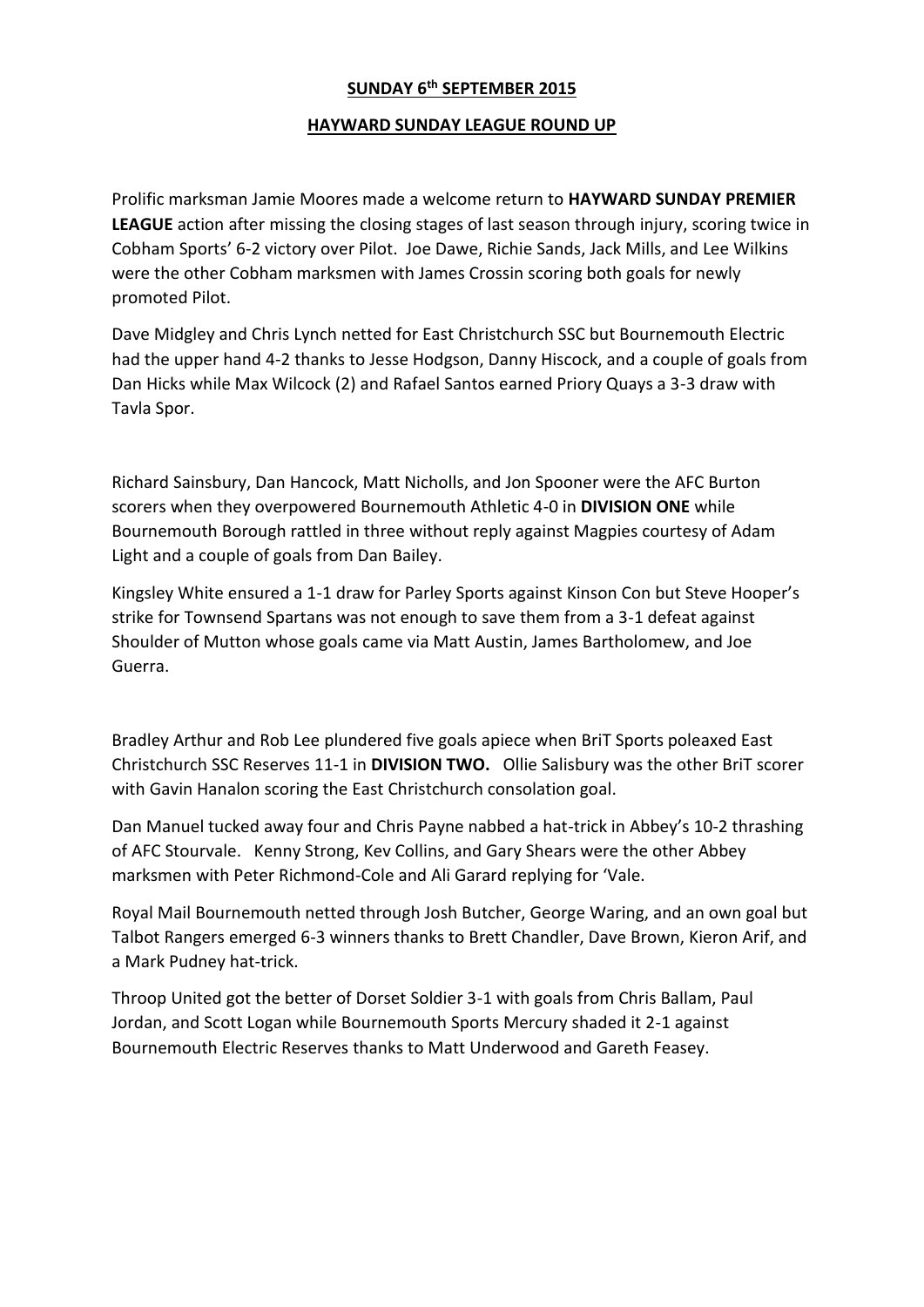Ian Musselwhite's hat-trick for Mploy was to no avail in **DIVISION THREE** when Poole Borough UAB upended them 6-3 thanks to Sam Carter's five goal blast and a Ben Arnold penalty.

Goals from Jack White (2), Adam Bellingham (2), and Michael Corbet were not enough to earn Wimborne Magpyes a point when Vienna outgunned them in a 7-5 thriller thanks to Joe Bennett's hat-trick and a four goal burst from James Bainton.

Ryan Mackenzie bagged a hat-trick in Smokey's 6-0 triumph over Shamrock with Aiden Kelly (2) and Alex Mackenzie also on target while Poole Wanderers subdued Richmond Park Rangers 4-1 thanks to Shaun Page and an Ellis Greenslade hat-trick.

Jack Walter gave Rushmere a fourth minute lead in the other Division Three game but Ferndown Forest came back after the interval through Craig Noye and an own goal to win 2- 1.

Greg Jones grabbed a hat-trick in the opening quarter of an hour when JP Morgan gave Cranborne a 10-1 hammering in **DIVISION FOUR** with Tom Whetlor, Jack McGann, Richard Norton, Josh Hartley, Glebs Kiselovs, and substitutes William Scudder and Brad Barnett all adding one each.

Ben Bosley led the way with a hat-trick in Tradecost Windows' 6-2 tonking of AFC Wimborne with the other goals coming via Danny Cook, Kelly Barth, and an own goal.

Danny Styles scored all three goals in Boscombe Celtic's 3-1 win over Priory Quays Reserves while Tom Smart and Andy Willis gave Vienna Cross Reserves the verdict 2-1 against West Howe.

Liam Holland rattled in four and Matthew Bates notched a hat-trick when Rossmore Mavericks swept Parkstone aside 11-0 in **DIVISION FIVE** with Dale Walters (2), Luke Powell, and Lewis Tapley also on target.

Chris Williams was the five goal star of Scott V's 10-2 larruping of Tower Park with the other goals coming from Jordan Williams (2), Jimmy Ryan (2), and Sam Wrixon while Kyle Graham hit AFC Burton Reserves for six when Ferndown Wayfarers poleaxed them 7-0 with Ian Male getting the other one.

Marden Edwards had the upper hand 4-2 against New Milton Borough thanks to Dan Molyneaux's hat-trick and a goal from Jack Barton while Reece Vincent scored both goals to earn Bearwood Broncos a 2-2 draw.